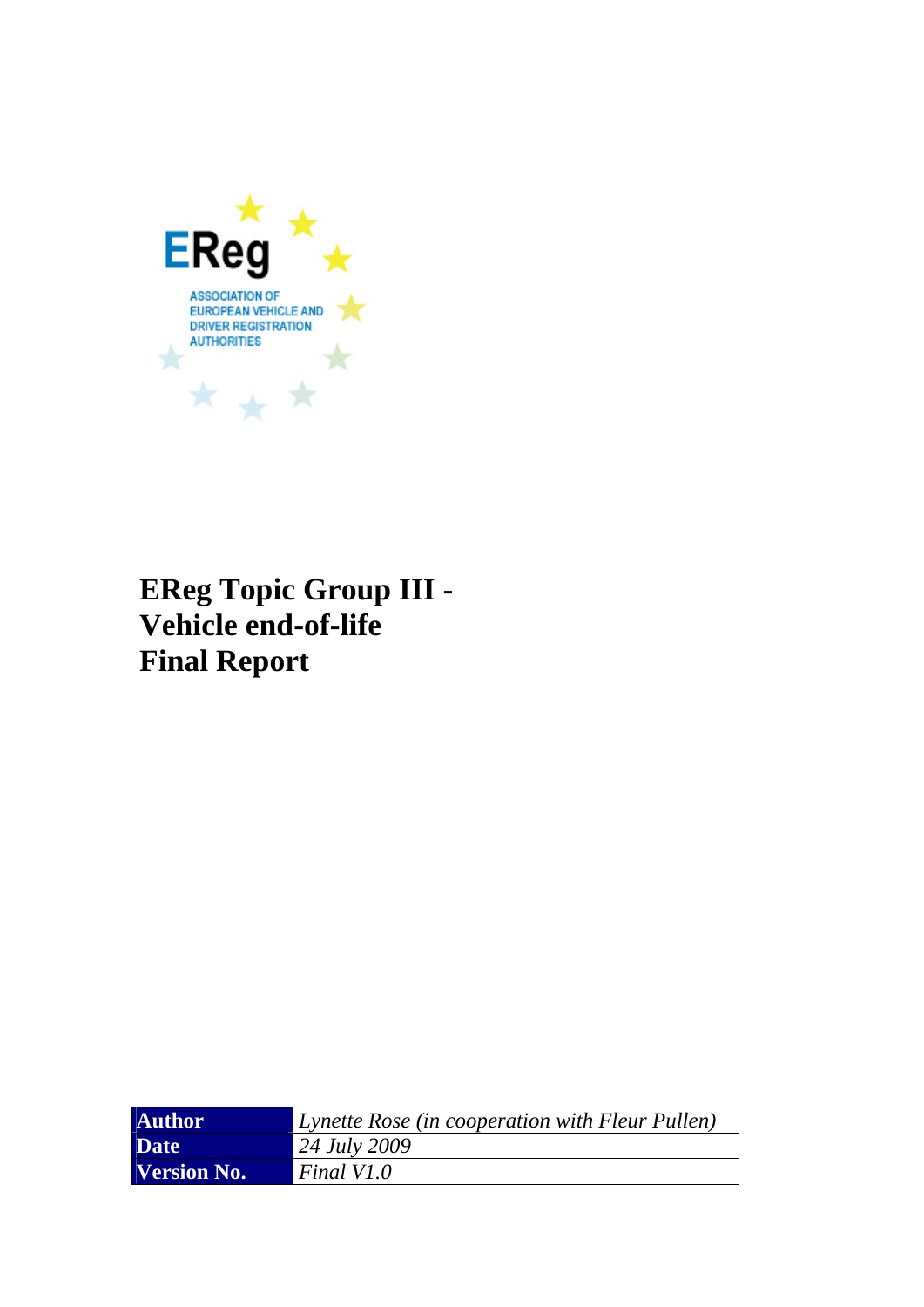<span id="page-1-0"></span>

#### **TABLE OF CONTENTS**  $1.$

| 1.                               |  |
|----------------------------------|--|
| 2.                               |  |
| 3.                               |  |
| 4.                               |  |
| 5.                               |  |
| 6.                               |  |
| $\mathsf{A}$ .                   |  |
| <b>B.</b>                        |  |
| $C_{\cdot}$                      |  |
| D.                               |  |
| $7_{\scriptscriptstyle{\ddots}}$ |  |
| $\mathsf{A}$ .                   |  |
| $\mathbf{B}$                     |  |
| C.                               |  |
| D.                               |  |
| E.                               |  |
| 8.                               |  |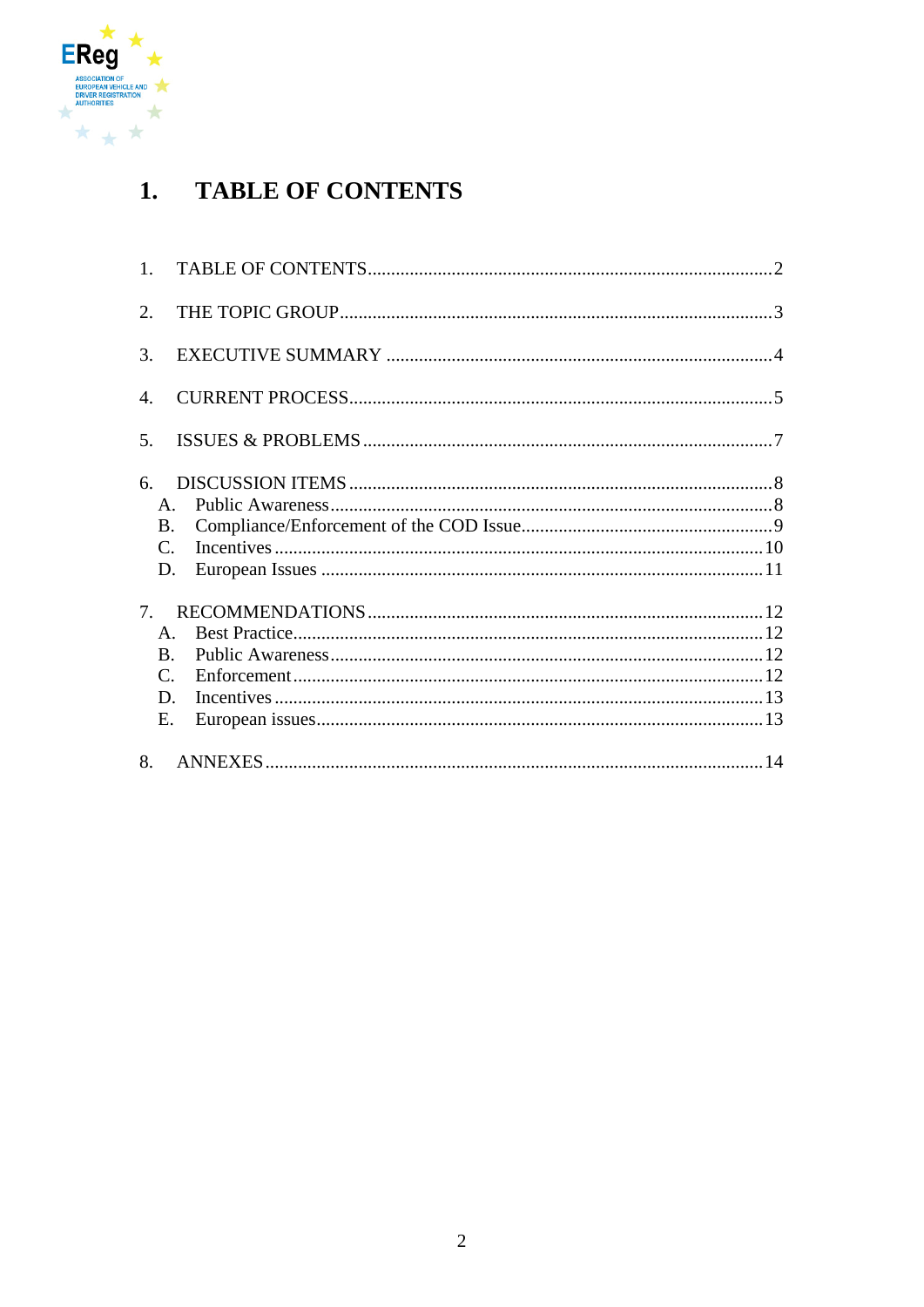<span id="page-2-0"></span>

## **2. THE TOPIC GROUP**

The End of Life Directive (2000/53/EC) has been in force since 2004 to de-register vehicles and ensure they are dismantled to current environmental standards. This  $\blacktriangle$  vehicles and ensure they are dismantled to current environmental standards. This applies to vehicles in category M1 and N1.

However, current problems/ bottlenecks with the implementation of the Directive are:

- 1. Public acceptance of new procedures;
- 2. Continuation of other methods of notifying scrapping;
- 3. Illegal operators may still exist; and
- 4. Difficult to enforce against the owner.

The Vehicle end-of-life Topic Group was one of eight EReg Topic Groups that were set up following the EReg Annual Conference 2008 in Malta. The purpose of the Topic Groups was to discuss problems, share best practice and to put forward solutions and proposals, which could be used by all EReg members.

To achieve this, the Topic Group has held a meeting in Sweden (Stockholm) on 14 and 15 October 2008, to discuss the problems and to explore the best practices in Europe. The aim of the workshop was to look at ways to increase the lower than expected number of Certificate of Destruction's (COD) that were issued throughout the Member States.

To achieve this goal, the Topic Group has:

- Exchanged experiences of the implementation of the End-of-life Vehicles Directive;
- Identified best practices;
- Identified issues that have caused difficulty in achieving successful implementation in the respective countries;
- Exchanged details of how different registration authorities have dealt with these issues and assessed whether these would be open to other registration authorities; and
- Highlighted issues that remain and suggested possible solutions.

| Richard Kitchen         | DVLA, United Kingdom               |  |
|-------------------------|------------------------------------|--|
| Mark Dorgan             | DVLA, United Kingdom               |  |
| <b>Lynette Rose</b>     | DVLA, United Kingdom               |  |
| <b>Claudine Balesse</b> | DIV, Belgium                       |  |
| Markku Kärkkäinen       | AKE, Finland                       |  |
| Simon Galliano          | MVTC, Gibraltar                    |  |
| Barbara Plak-Nowicka    | Ministry of Infrastructure, Poland |  |
| Eugen Alexandrescu      | RAR, Romania                       |  |
| Kjell-Åke Sjödin        | Transportstyrelsen, Sweden         |  |
| Bertha Udding           | RDW, the Netherlands               |  |

Members of the Topic Group were: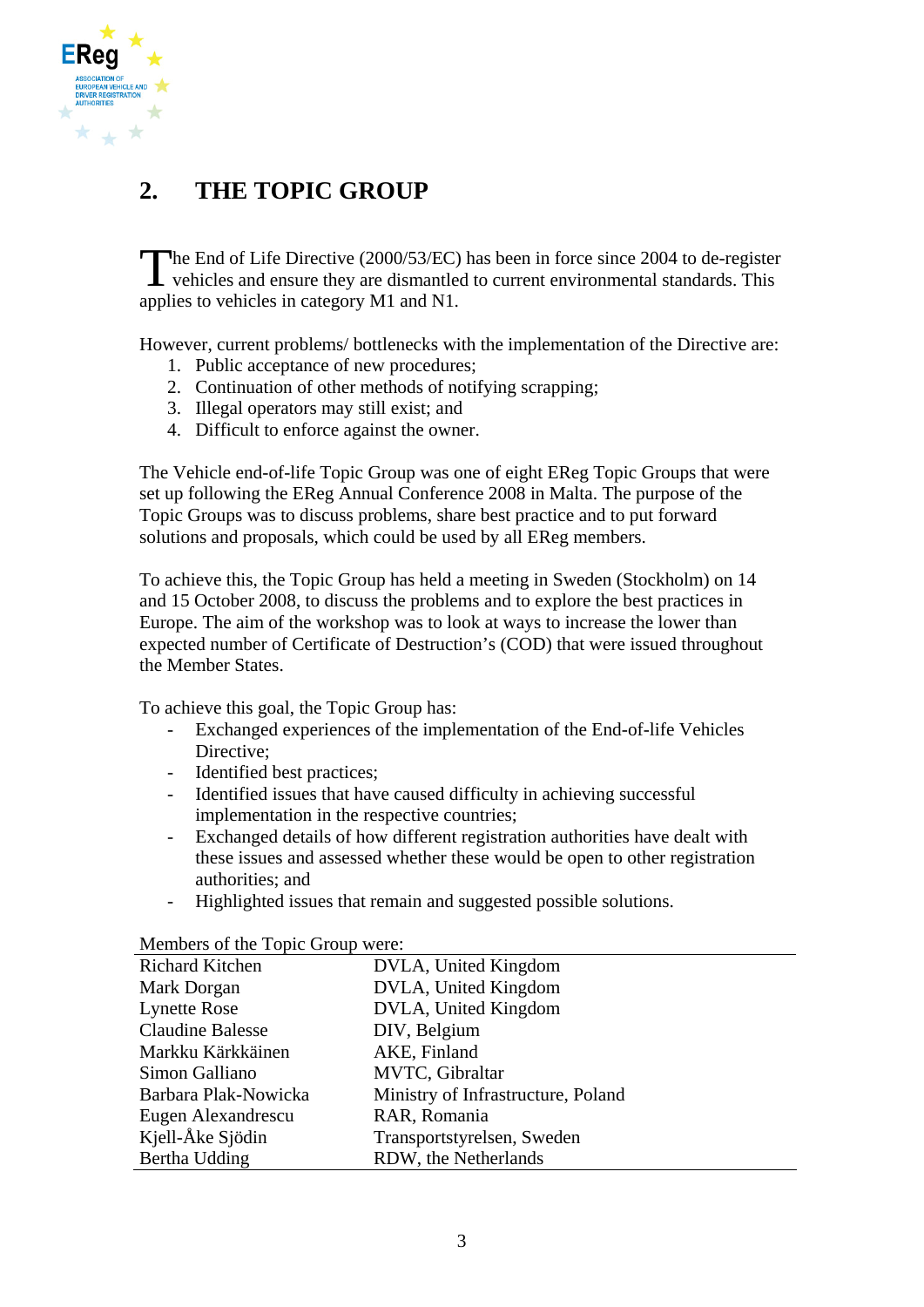<span id="page-3-0"></span>

## **3. EXECUTIVE SUMMARY**

The Topic Group meeting on 14 and 15 October 2008 session concentrated on the main areas that seemed to be more problematic. The Group also discussed wider  $\blacksquare$  main areas that seemed to be more problematic. The Group also discussed wider European issues.

The following issues were identified by the Topic Group as areas for improvements:

- Public awareness
- Enforcement
- Incentives

It was widely accepted that the **public awareness** of the Certificate of Destruction (COD) process was the main problem experienced by Member States.

In addition, it was evident that there was little or no **enforcement** undertaken. The Member States at the meeting agreed that, at the moment, education was the best way forward.

Another conclusion was that the vehicle owner would be more likely to follow the correct procedure if there was a **financial incentive**. Although not widely used throughout the Member States, it has proven successful where it has been used in Finland and Sweden.

In conclusion, it seemed that the Dutch model was the most successful because:

- They were responsible for both the issue of the COD and licensing of the vehicle dismantler;
- Enforcement was effective due to the level of penalties which acted as a deterrent;
- The public were fully aware of the process to follow and who they needed to contact.

In addition, the Topic Group has formulated several recommendations on public awareness, enforcement and incentives that other Member States can benefit from. The Topic Group also formulated a recommendation on the potential use of EUCARIS as a notification tool to inform a registration authority that a vehicle had been dismantled in another country.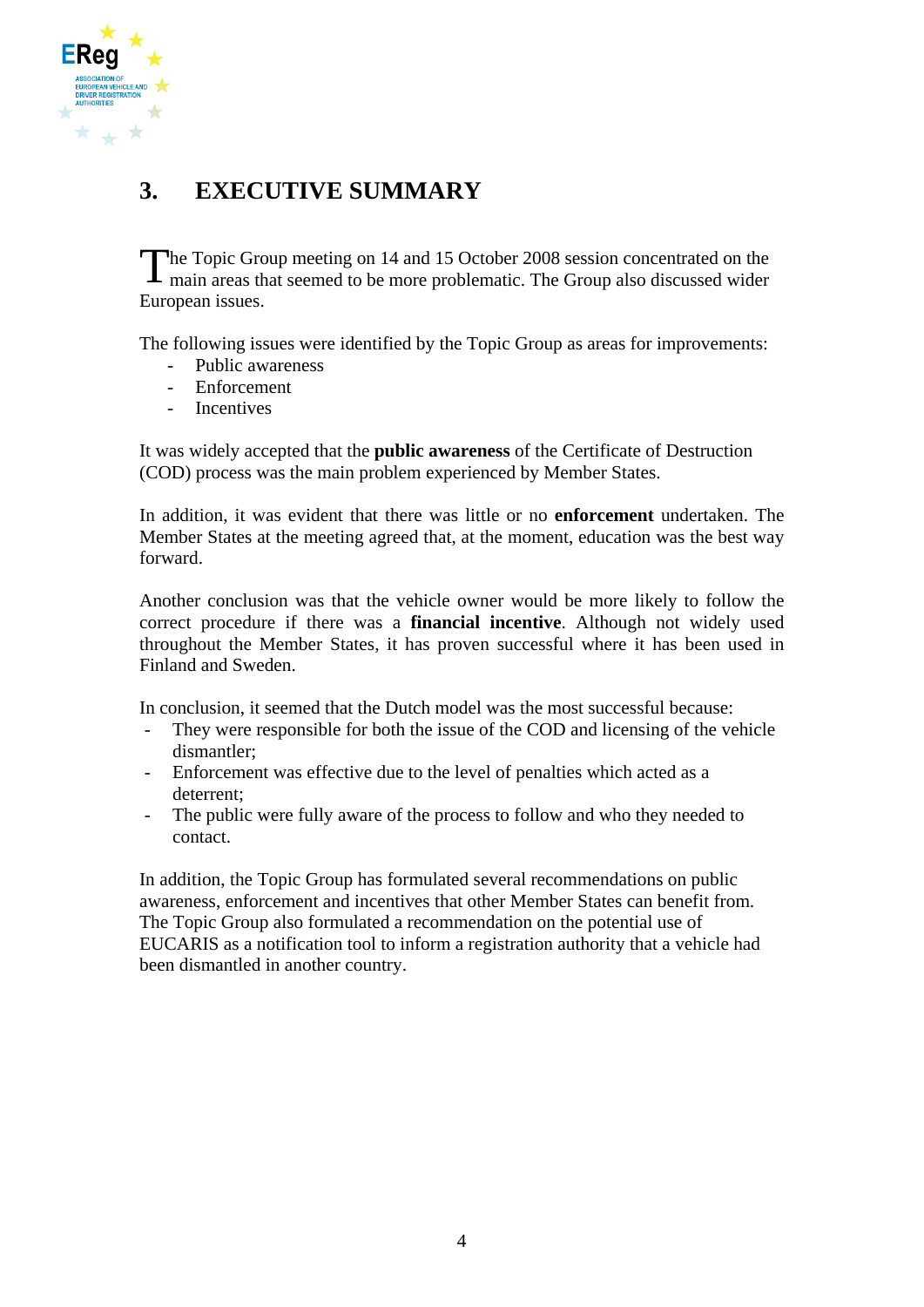<span id="page-4-0"></span>

## **4. CURRENT PROCESS**

**E** ach country has given an overview of their processes. A more detailed description is attached in the annexes for the respective countries.

#### **United Kingdom**

The requirements of the End of Life Vehicles Directive was reflected into UK domestic legislation in 2003 and has been in force since 2004.

The Certificate of Destruction (CoD) system generally works as follows:

- an Authorise Treatment Facility (ATF) receives a vehicle from the last owner or holder of the vehicle.
- When the ATF agrees to destroy the vehicle it issues a COD to the last owner (within 7 days) and notifies DVLA.
- Where the VIN details match those on the vehicle database, the vehicle record is updated (either electronically or manually) with a marker that de-registers the vehicle.

The number of CoD's issued is far lower than was expected when the scheme was implemented although we were seeing an increase year on year: 687,000 in 2006; and 886,000 in 2007.

The UK will reverse a CoD under particular circumstances. These include:

- ATF error providing DVLA is notified within 6-8 weeks of the issue of the CoD, and providing there is no application in the system for a vehicle registration certificate from a new keeper.
- a new keeper has inadvertently purchased a de-registered vehicle. These are exceptional cases and are dealt with by Policy. The CoD will only be reversed providing the vehicle history indicates the vehicle has not been to an ATF and following a DVLA Local Office inspection which confirms the identity.

#### **The Netherlands**

The Directive had been implemented successfully.

The holder of a vehicle delivers their vehicle to a RDW (Dutch Registration office) licensed company. This company will destroy the vehicle and report the destruction to the RDW. After destruction a COD is issued to the holder of the car.

The licensed company has the obligation to report the destruction to the RDW. The RDW would de-register the vehicle and send an electronically message back that the COD can be issued.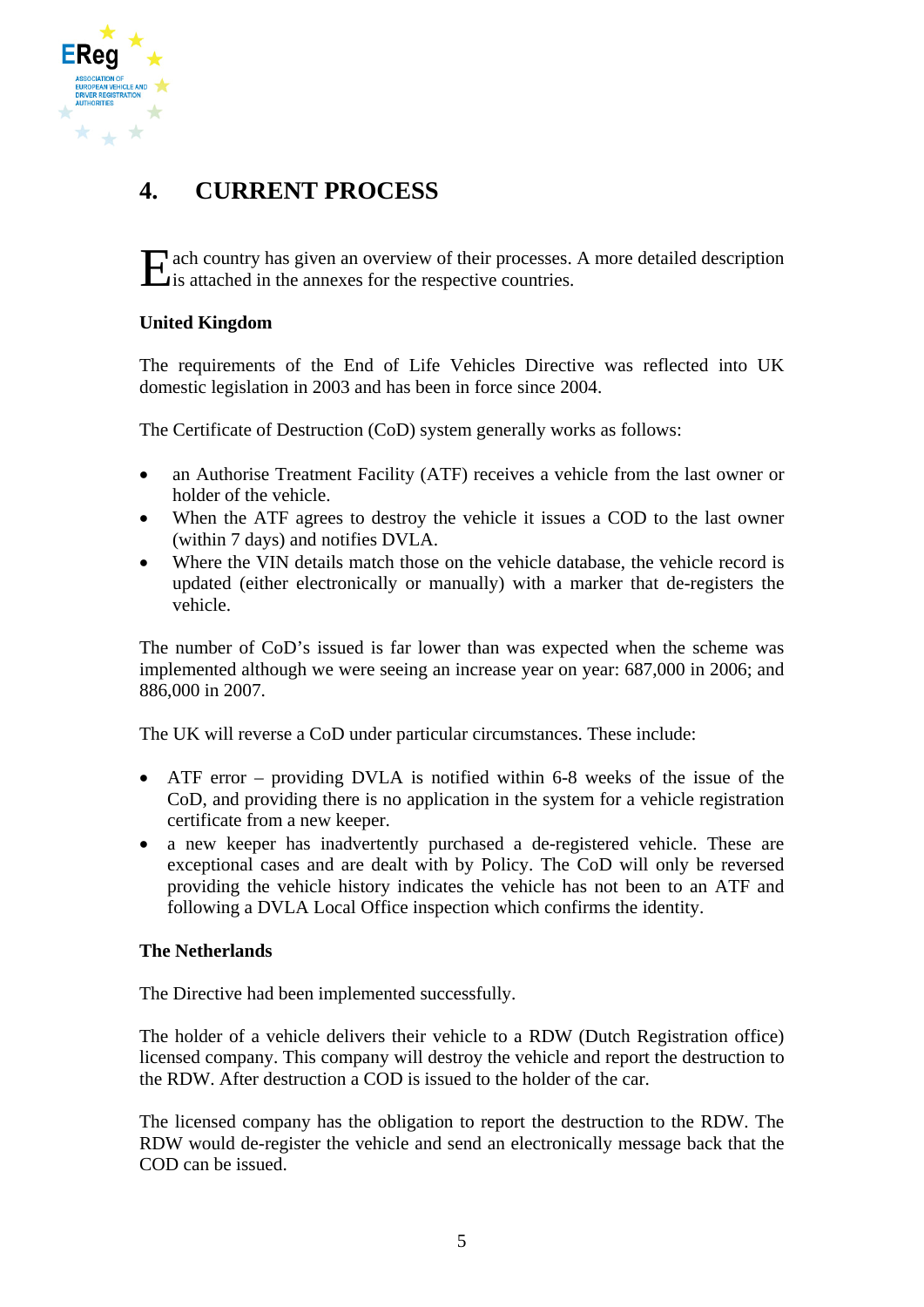

It is in the interest of the vehicle owner to de-register the vehicle correctly. If this was not done correctly then the owner would have to pay taxes and must maintain the insurance.

There is an exception to issue a COD for M1 category of vehicles, which are older than 15 years. These can be reported directly to the RDW that the vehicle has been personally destroyed.

After the COD is issued it is only possible to register the vehicle once it has been inspected by the Dutch Authorities. This is not necessary when an error is made or has occurred in the data's exchange.

#### **Finland**

The Finnish Car Recycling Ltd. was responsible for maintaining a system for the collection, recycling and destruction of all end-of-life-vehicles in Finland. There are 190 authorised collection facilities.

The vehicle owner delivers the vehicle to be treated at an authorised treatment facility. The facility must identify the vehicle and check that the person is authorised to scrap the vehicle. The facility issues a COD to the owner and the Finnish vehicle register is updated as an end-of-life removal and it was no longer possible to re-register the vehicle.

#### **Sweden**

BIL Sweden was responsible for 99%of new motor vehicle sales and co-ordinated the end of life vehicles for producers.

The scrapping process can be explained as follows: owner takes car to dismantler; dismantler issues reception certificate; Swedish Registration Authority notified; Registration Authority issues COD. The vehicle was considered de-registered once the reception certificate was issued.

Sweden registered about 351,000 new vehicles in 2007. 37% of the vehicles in traffic were older than 10 years. There were 228,000 CODs issued in 2007.

Sweden had around 350 car dismantlers. In 2001 a car-scrapping premium was introduced but this was removed in 2007, which has coincided with a drop in the scrapping rates. There doesn't appear to be a reason for this drop so a working group has been set up to investigate.

Sweden had adopted a common reporting procedure, which made it easier for dismantlers and the Authorities to provide the correct information simply and quickly. However there remained dismantlers that did not provide reports.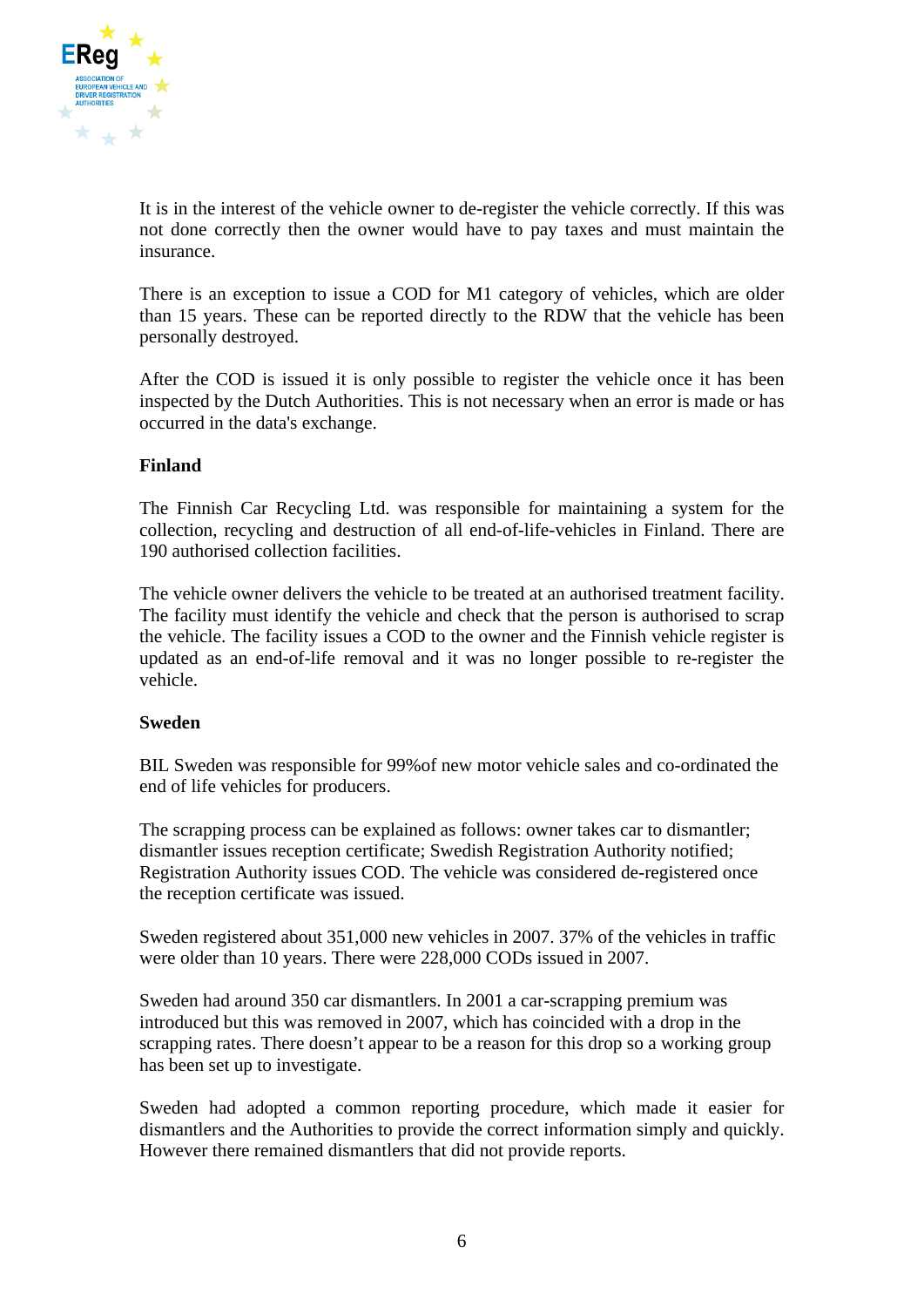<span id="page-6-0"></span>

## **5. ISSUES & PROBLEMS**

The main problem faced by Registration Authorities was public reluctance to take The main problem faced by Registration Authorities was public reluctance to take<br>the vehicle to an authorised treatment facility and that it was difficult to enforce against the owner.

Other problems experienced were:

- ATF not following the correct procedures.
- Little enforcement undertaken.
- Illegal operators still exist (driven by the high price of scrap metal).
- Difficult to enforce against the owner.
- Many of the cars decommissioned from traffic have been abandoned
- People take their cars to unofficial waste collectors
- Small used car importers do not participate in the Finnish COD facility.
- Need of enforcement to oblige all the car dealers to pass all end of life vehicles through agreed centres of destruction.
- Number of COD issued increases each year but not enough.
- The public has no up to date information.
- Difficulties to encourage the keeper to do the right thing.
- De-registered vehicles could be re-registered in another Member State. Need for exchange of information.
- Vehicles being dismantled in another country and no notification sent to the Registration Authority that holds the vehicle record.
- Mutual recognition of CODs need to exchange samples of CODs by Member States.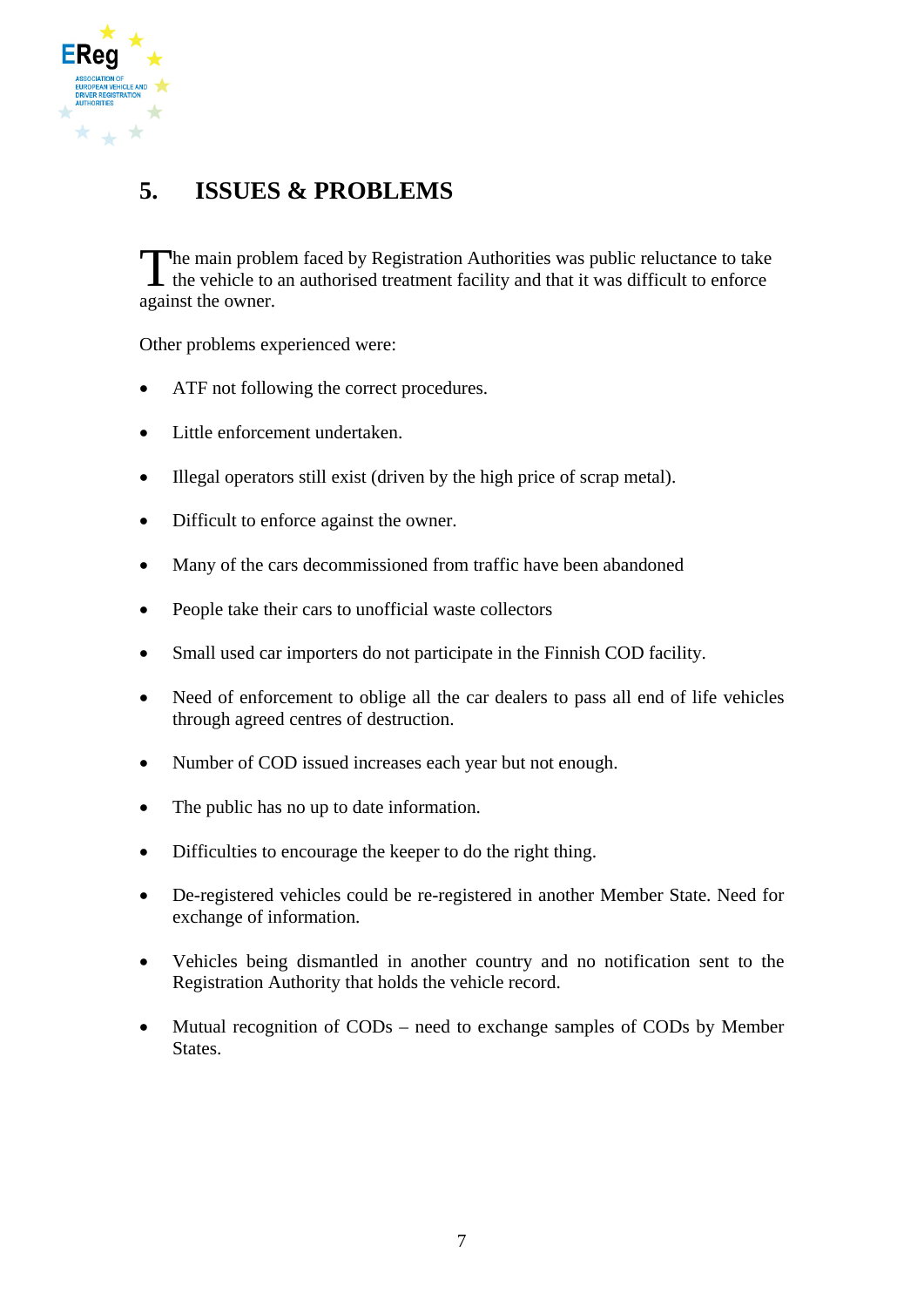<span id="page-7-0"></span>

## **6. DISCUSSION ITEMS**

The discussion items within the Topic Group focused on the main areas that seemed to be more problematic: Public Awareness, Enforcement and Incen seemed to be more problematic: Public Awareness, Enforcement and Incentives. In addition, the Topic Group also discussed wider European issues.

## **A. Public Awareness**

It was widely accepted that public awareness of the Certificate of Destruction (COD) process was the main problem experienced by Member States. Special attention needed to be given to this area in order to inform vehicle owners to do the right thing.

A general discussion followed that looked at what was done in each country.

### **UK**

- Forms/website vehicle registration certificate guidance notes, leaflets and website have been updated to increase prominence of the COD requirements.
- Branded press advertisements professionally designed adverts had been made available to ATFs that contain logos of the government agencies responsible for end of life vehicles. This should provide the public with a "trusted route" for scrapping vehicles.
- Roadworthiness failure notice the annual road worthiness test is an event that sometimes prompts a person to scrap their vehicle, especially if their vehicle is deemed unsafe. Information on how to scrap the vehicle will be added to information page.

### **Finland**

- A message was enclosed with every car tax reminder on how to scrap the vehicle.
- Finland operated an incentive scheme whereby the owner got a voucher to use when purchasing a new car (details of the scheme appear under the Incentive section).

#### **The Netherlands**

- Information can be downloaded from a government portal
- National newspapers adverts are taken out to provide an explanation of the COD process
- Badging the companies each treatment facility has a RDW badge on its premise so the public knows that it is authorised to dismantle vehicles. This has increased public confidence.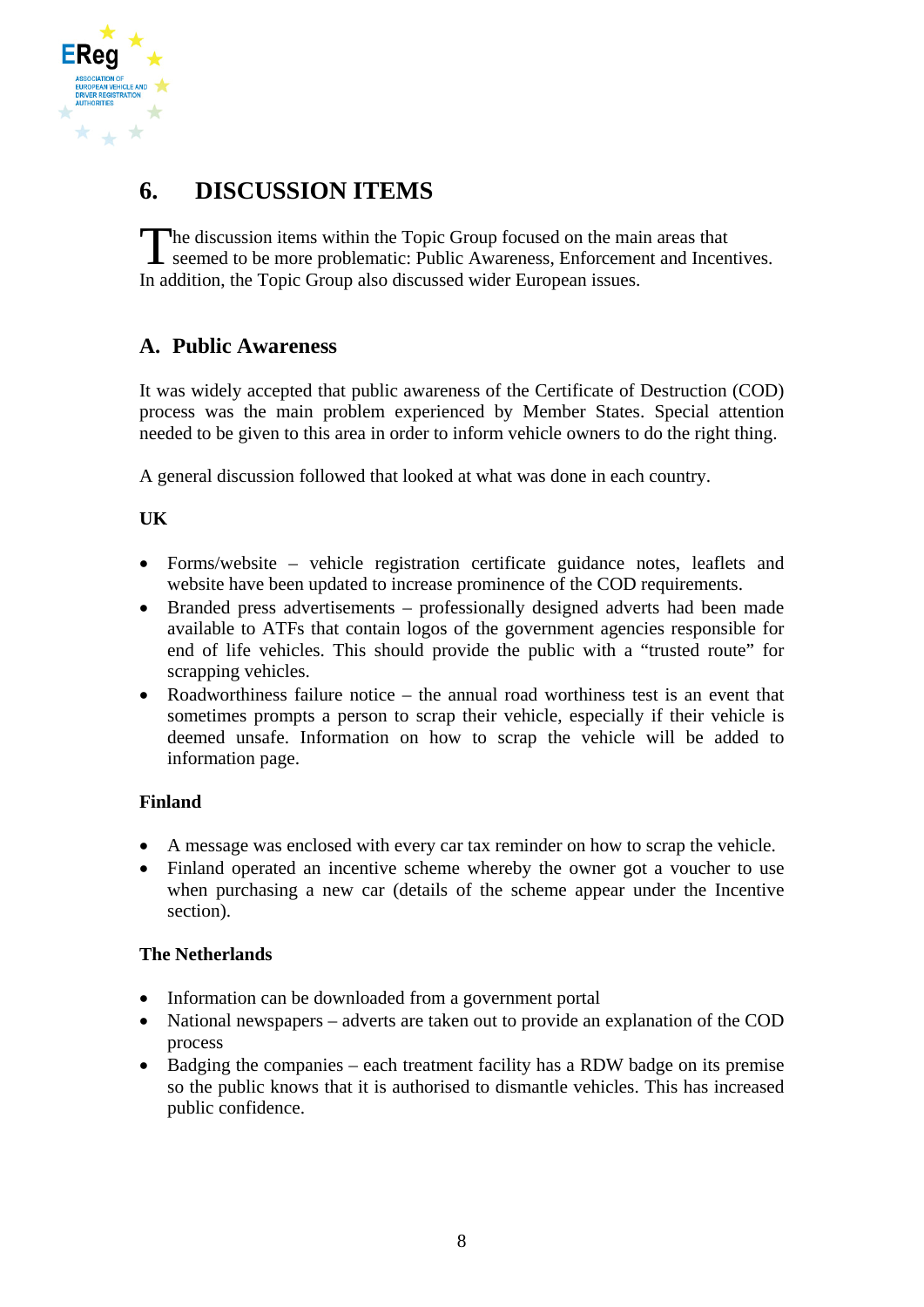<span id="page-8-0"></span>

#### **Sweden**

- Provide COD information to buyers of all cars
- Brochure, leaflets
- Websites
- Advertisements in local/national press
- Swedish car inspection site where the roadworthiness test is conducted
- There was good awareness of the incentive scheme. This required a deposit to be secured at the time of purchase, which could be 'cashed in' when the last owner of the vehicle decided to scrap it.
- A majority of vehicle owners know what should be done.

Further considerations was being given to raising awareness at certain events in a vehicle's life, in particular when a vehicle is notified as being off road e.g. after being off the road for 2 years because it may be unlikely that these would be put back on the road. There may be an opportunity here to remind the vehicle owner what to do if/when they decide to scrap the vehicle.

### **B. Compliance/Enforcement of the COD Issue**

It was evident that there was little or no enforcement undertaken against an ATF or the last holder/owner of a vehicle. Instead, existing enforcement activity targeted illegal operators. Everybody agreed that, at the moment, education was the best way forward. However, it was an issue that needed to be looked at.

### **UK**

- **Educating ATFs** The introduction of the regime meant that many ATF's were required to change their processes and culture. Each ATF registered on the system had been issued with step-by-step instructions. There was a concern that many ATFs appeared to be stockpiling CoD's before processing them. There were also a high proportion of notifications that do not match records on the DVLA vehicle register.
- **Working Group** this had been established with representative bodies of the scrapping industry. The Group looked at problem areas and worked together for mutual benefits. This had improved the relationship between government and the industry with both parties moving forward to achieve common goals.
- **Joined up government** DVLA is working together with other Government Departments.
- **Difficult to target evaders** the sharing of enforcement powers between Government Departments was seen a handicap to effective enforcement.

#### **The Netherlands**

• RDW has a wide range of powers to tackle non-compliant ATFs.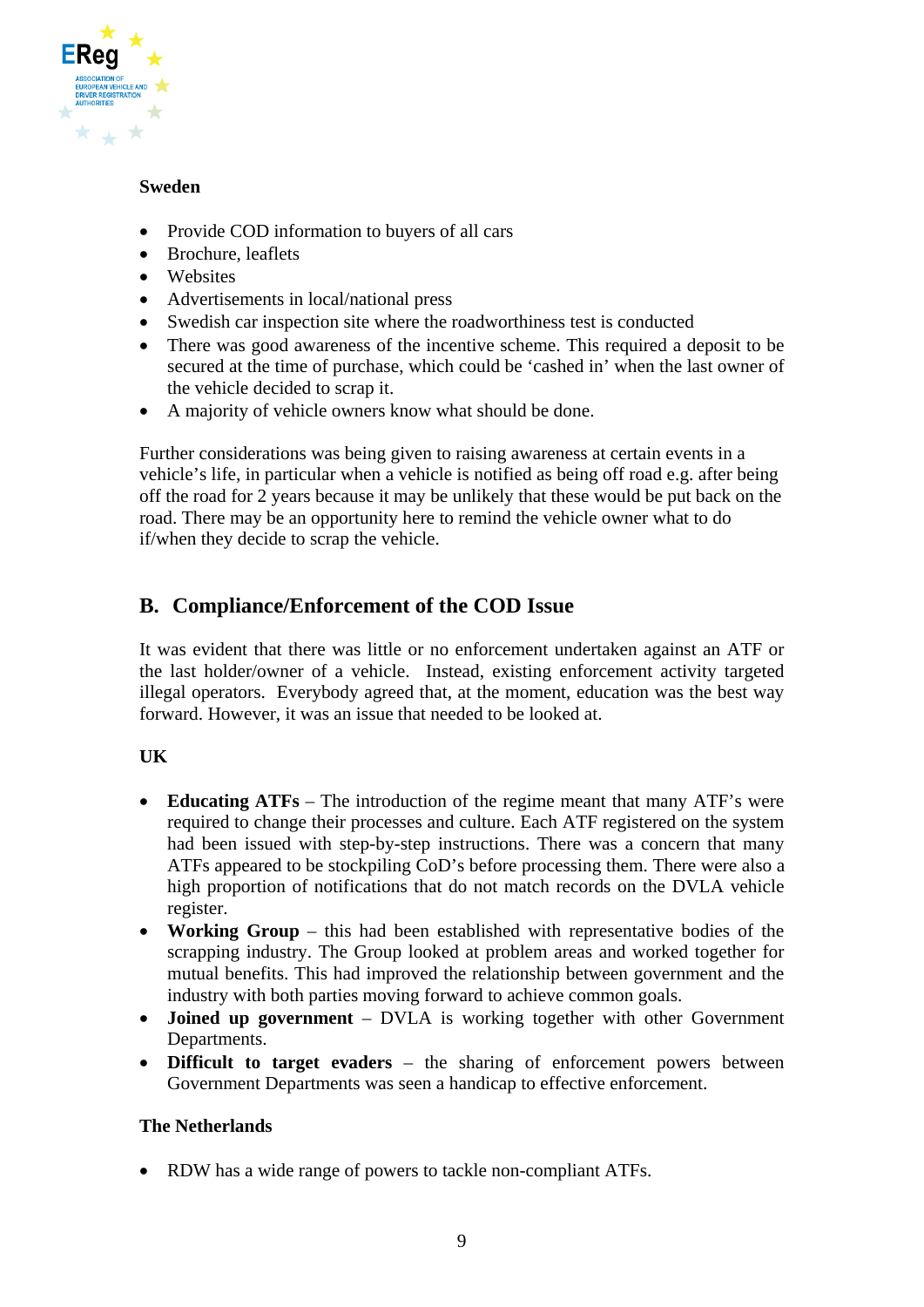<span id="page-9-0"></span>

- Joint operations with police and other enforcement agencies to tackle serious vehicle crime.
- Yearly site visits to ensure correct procedures are followed.
- Penalties were severe; first violation attracted 6-week suspension; second violation attracted 12-week suspension; and third violation resulted in business closure.

#### **Sweden**

- Dialogue very important between industry and registration authorities. This has proved to be very successful.
- Difficult to conduct any enforcement because of a combination of resource issues and domestic legislation.
- Consideration was being given to writing to treatment facilities reminding them of their legal obligations.

#### **Finland**

- Local Environment Agency responsible for enforcement.
- Resource was being directed at educating treatment facilities. There was concern about vehicles being stolen for scrap value. Similar thing happening in UK.

### **C. Incentives**

This could be seen as a way to increase the COD issue rate. The vehicle owner would be more likely to follow the correct procedure if there was a financial incentive. Although not widely used throughout the Member States, it has proven successful where it has been used in Finland and Sweden.

The group felt that it was important that any incentives should be linked to reducing CO2 emissions and not funded by the Authorities. A successful example of this was done in Finland where the Finnish Car Recycling Ltd had a campaign to encourage consumers to re-cycle their old vehicles and invest in a new energy efficient vehicle. When an owner took their car to a treatment facility, they got a discount voucher to be used when buying a new or used low emission car (500 Euro for a new car, 200 Euro for a used car). The campaign lasted five months and doubled the number of CODs issued.

Sweden also had an incentive scheme from 2001 to 2007. This was funded by new car buyers placing a deposit in a central account, which would fund the dismantling of a vehicle at the end of its life. This was stopped in 2007, and out of the remaining funds they introduced a special payment to incentivise the scrapping of cars registered before 1989 (mainly cars without a catalyst) which must have been in traffic up to 1 year before 2007. This generated about 25,000 scrapped vehicles over the course of a weekend.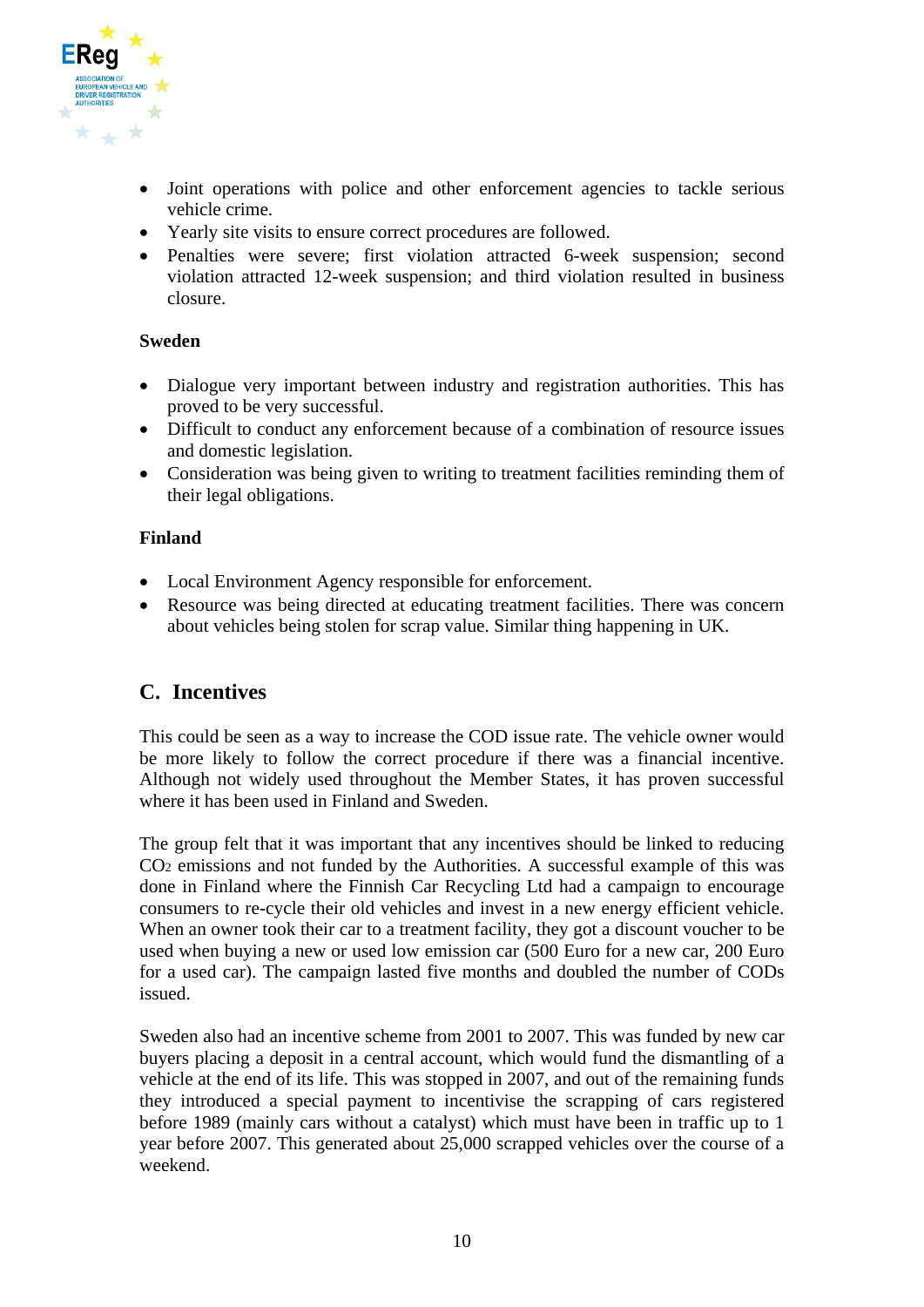<span id="page-10-0"></span>

There were no incentives provided in UK or the Netherlands. *[Since the meeting a number of Member States, including the United Kingdom, have introduced scrappage schemes to stimulate the car industry and associated trade.]* 

### **D. European Issues**

Although Member States dismantled and issued CODs for foreign registered vehicles it was apparent that this information was not shared with the originating registration authority. To address this, the Group discussed the potential of using EUCARIS as a notification tool to inform a registration authority that a vehicle had been dismantled in another country. It was suggested that this might be something that Topic Group 1 (Data Sharing) could look at.

The process might work along the following lines:

- UK dismantler informs DVLA of issuing a COD for a Dutch vehicle;
- DVLA (via EUCARIS) informs RDW; then
- RDW vehicle record updated with COD notification.

In addition, it might be possible to include a COD field on EUCARIS vehicle enquiries. If this field was completed then the vehicle should not be registered elsewhere within the Member States.

It was recognised that there may be a need to update the Directive to make it a legal obligation for authorities to notify another authority when a COD has been issued.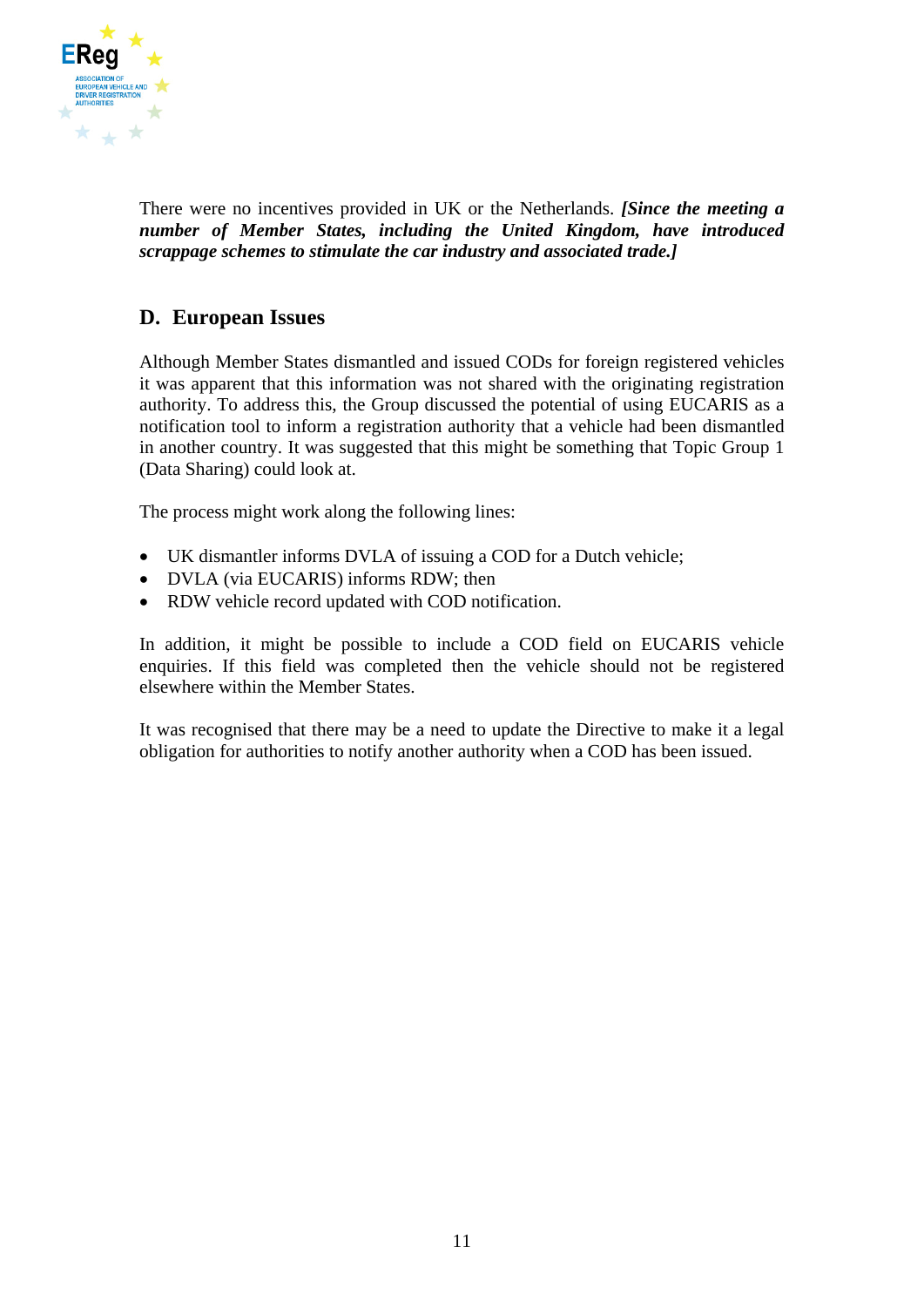<span id="page-11-0"></span>

## **7. RECOMMENDATIONS**

## **A. Best Practice**

It seemed that the Dutch model was the most successful because:

- They were responsible for both the issue of the COD and licensing of the vehicle dismantler;
- Enforcement was effective due to the level of penalties which acted as a deterrent;
- The public were fully aware of the process to follow and who they needed to contact.

The following is a list of best practice that was identified during the Topic Group. Colleagues in other Member States might find this useful in order to increase the COD issue rate.

### **B. Public Awareness**

- $\triangleright$  There should be greater targeting of vehicle life events where a vehicle owner might be considering getting rid of the vehicle e.g. declaring the vehicle out of traffic, failing a roadworthiness test, etc.
- $\triangleright$  Encourage badging of approved dismantlers. This would provide public confidence that the vehicle would be properly processed in line with environmental standards and that the registration authority would be notified.
- $\triangleright$  Re-enforce the message that if the owner does not dispose of the vehicle using the correct procedures then they will continue to be responsible for car tax and insurance.

### **C. Enforcement**

- $\triangleright$  Most effective where an authority has full responsibility for the issue of the COD and the licensing of the dismantler.
- $\triangleright$  Those authorities that do not have full prosecution powers should consider using partnership working with other government agencies in order to maximise the effectiveness of enforcement powers.
- $\triangleright$  Use scrap notifications on vehicle registration certificates as a source of intelligence for target enforcement operations against suspect treatment facilities/or unauthorised scrap dealers.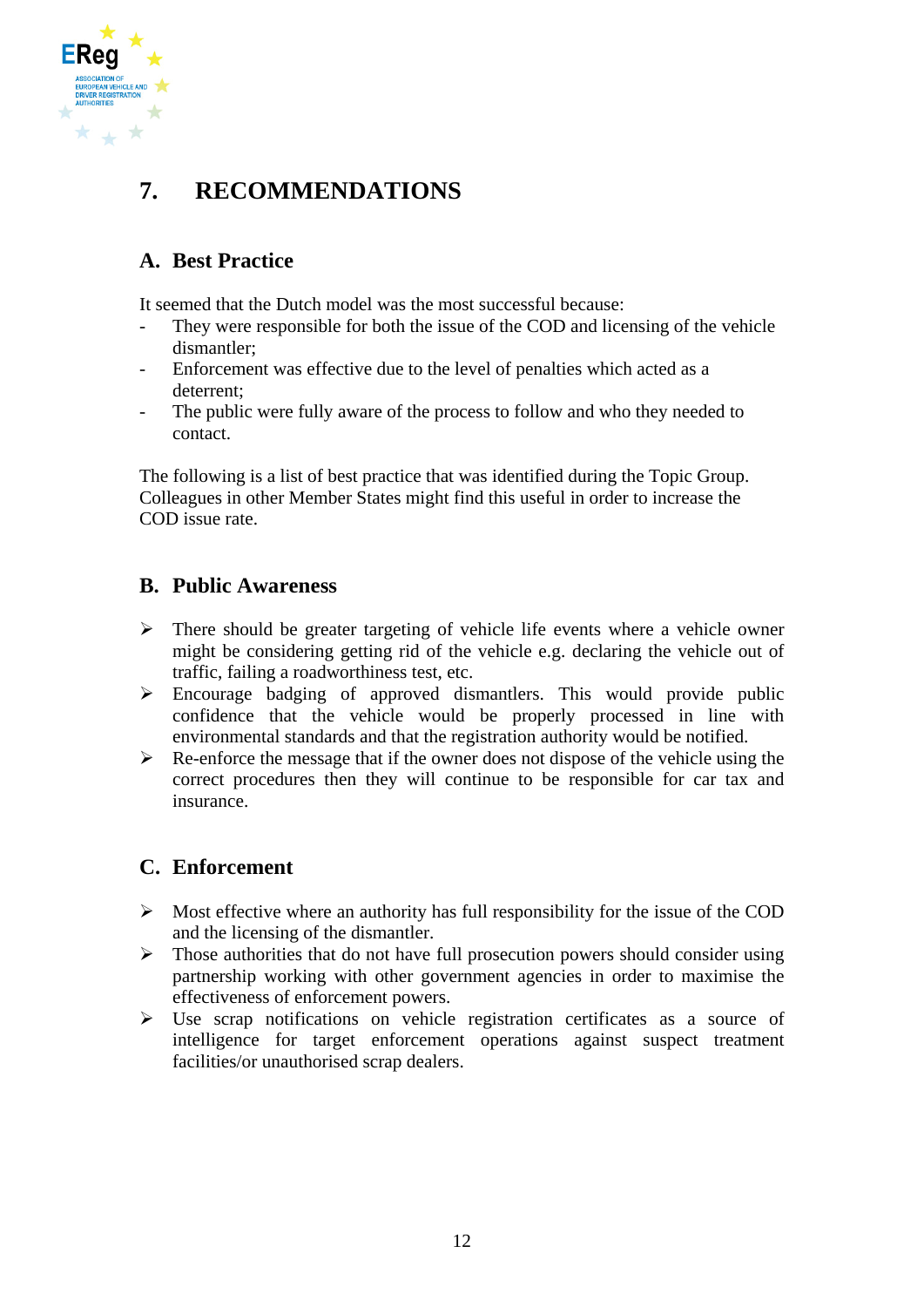<span id="page-12-0"></span>

## **D. Incentives**

- $\triangleright$  Needs to be linked to influencing the purchase of low CO2 emission vehicles e.g. voucher issued towards purchase of a low emission vehicle.
- $\triangleright$  Targeted at removing older/higher-polluting vehicles from the road.
- $\triangleright$  Should not be funded by governments.
- $\triangleright$  Incentive should not be a cash payment so as to avoid criminal activity being encouraged.

### **E. European issues**

- ¾ EUCARIS could offer solution to cross border COD notifications. Refer to Topic Group 1 to take forward.
- $\triangleright$  Scrap volumes Sweden had set up a working group to analyse the problem of lower than expected COD figures. They have agreed to keep the Group informed of outcomes.

This list is not exhaustive and the Group would welcome comments and/or recommendations from those countries that did not attend the event.